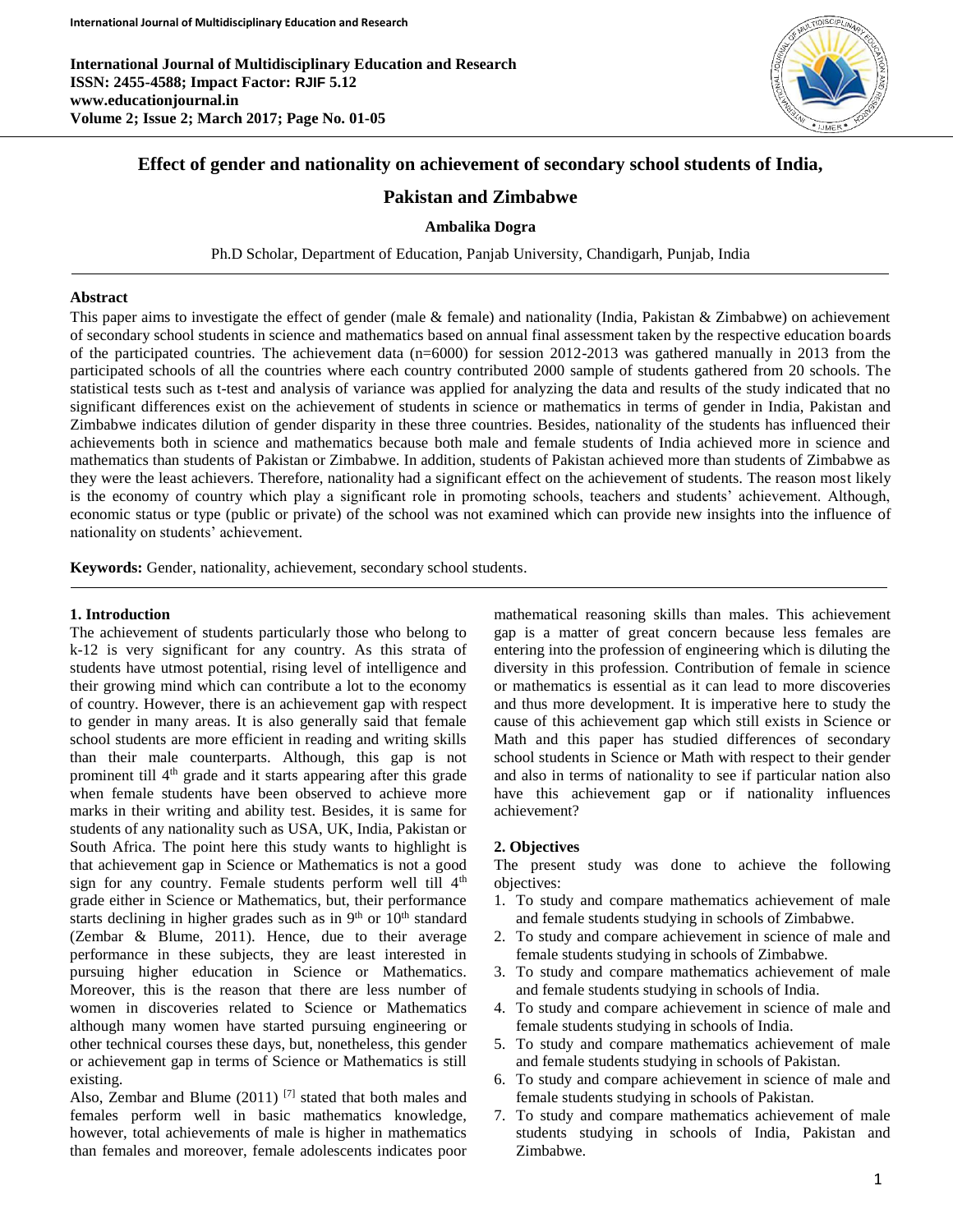- 8. To study and compare achievement in science of male students studying in schools of India, Pakistan and Zimbabwe.
- 9. To study and compare mathematics achievement of female students studying in schools of India, Pakistan and Zimbabwe.
- 10. To study and compare achievement in science of female students studying in schools of India, Pakistan and Zimbabwe

## **3. Review of the literature**

### **3.1 Gender, Nationality and Students' achievement**

In 2010, Lindberg, Hyde and Peterson found that males and females performed equal in mathematics after doing metaanalysis of 242 studies published between 1990 and 2007. Quest, Mineo and Higgins  $(2013)$  [5] found that male and female adolescents performed equal in math and science while Asian-American students performed better in math and science than White, African-American and Latino students. After Eshetu (2014)<sup>[2]</sup> analyzed gender disparity in English and Math achievement in higher education preparatory schools at Ethiopia. The results of the study signified statistical significant differences in favor of males who showed higher achievement than females. Jensen and Stanat (2016) [3] studied achievement and motivation in Mathematics and Science in terms of gender and immigration background. The results indicated negligible gender differences. On the contrary, Baye and Monseur  $(2016)$ <sup>[1]</sup> examined gender differences in reading, science and mathematics in an international context from 1995 to 2015 and it was found that performance of males was highest in science and mathematics than females. Besides, Thien  $(2016)$  [6] explored performance of Malaysian students in mathematics literacy from gender and socioeconomic status perspectives and found that girls significantly performed better in mathematics than boys.

The above reviewed studies indicate that males have performed better in science or math than females in most of the studies, however, one findings in 2016 gave antagonistic results as females performed better while few other studies stated no significant differences in males or females. In terms of nationality, most of the studies explored differences in terms of ethnicity from one country only and merely one study has explored achievement data of students from various countries (Bay and Monseur, 2016)  $\left[1\right]$ , but they studied achievement in terms of gender only. This mixture of findings in terms of gender gap in achievement stimulate enough to further investigate it. In terms of nationality, none of the previous study has explored achievement of students, so present research probed achievement gap of secondary school students in terms of their gender who belong to India, Pakistan and Zimbabwe.

### **3.2 Problem and Significance of the Study**

The conclusion of the findings above reveals the certainty of doing more research on the student achievement in terms of gender and nationality. Besides, there is a lack of research done on the influence of nationality on achievement of male and female students simultaneously from many countries particularly from India, Pakistan and Zimbabwe. So far, no previous research has examined these three countries such as India, Pakistan and Zimbabwe. Therefore, investigator of the present study decided to investigate the influence of gender and

nationality on students' achievement among three countries. The findings of the study would contribute to the knowledge of how achievement of students is influenced by their gender and also with respect to their nationality (India, Pakistan and Zimbabwe). The study would also unearth the differences in achievement of students in the significant subjects such as Science and Math among India, Pakistan and Zimbabwe and this study would dig out if gender disparity is still existing (in comparison to the old cliché that male students perform better in science or math) in these three countries with respect to the achievement of students in Science and Mathematics.

## **4. Hypotheses**

- 1. There is no significant difference in mathematics achievement of male and female students studying in schools of Zimbabwe.
- 2. There is no significant difference in achievement in science of male and female students studying in schools of Zimbabwe.
- 3. There is no significant difference in mathematics achievement of male and female students studying in schools of India.
- 4. There is no significant difference in achievement in science of male and female students studying in schools of India.
- 5. There is no significant difference in mathematics achievement of male and female students studying in schools of Pakistan.
- 6. There is no significant difference in achievement in science of male and female students studying in schools of Pakistan.
- 7. There is no significant difference in mathematics achievement of male students studying in schools of India, Pakistan and Zimbabwe.
- 8. There is no significant difference in achievement in science of male students studying in schools of India, Pakistan and Zimbabwe.
- 9. There is no significant difference in mathematics achievement of female students studying in schools of India, Pakistan and Zimbabwe.
- 10. There is no significant difference in achievement in science of female students studying in schools of India, Pakistan and Zimbabwe

## **5. Method**

### **5.1 Research Design**

The ex-post facto research method was used with causal comparative design and independent variables of the study were gender (male & female) and nationality (India, Pakistan & Zimbabwe), while dependent variable of the study was achievement of students in Science and Mathematics which is assessed by Public Board of each country at the commencement of the academic session. Achievement data was gathered manually from all selected school of the countries.

## **5.2 Sample**

The sample of the study was collected country wise by employing random sampling technique from one district of each country. From India, a union territory: Chandigarh was chosen purposively as a place for collecting sample. Then 20 schools were selected by random sampling technique and achievement data of students belong to  $9<sup>th</sup>$  and  $10<sup>th</sup>$  standard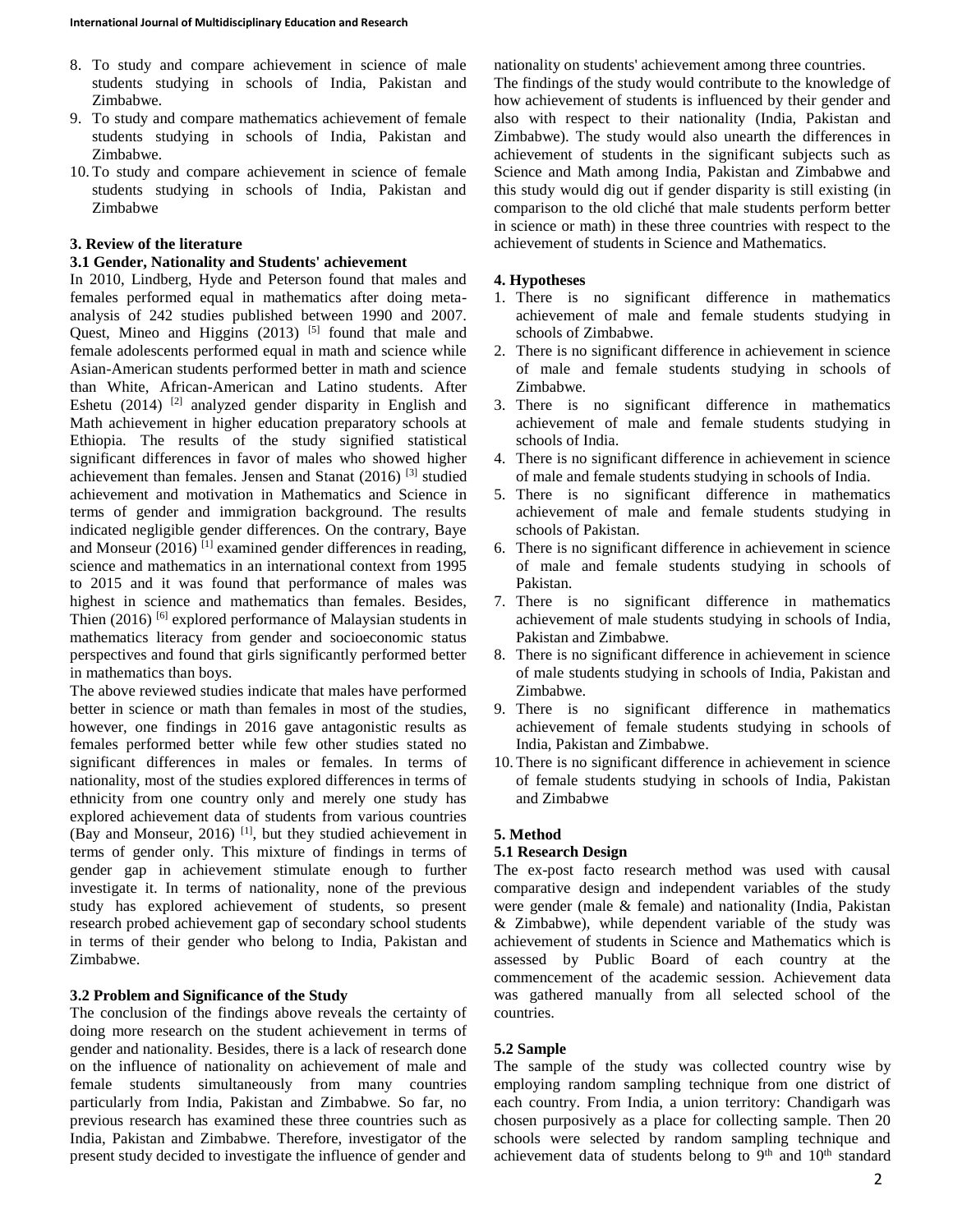was collected from the respective schools in Science and Mathematics at the end of academic session (2012-2013) while the data was gathered in 2013 on the basis of final exam scores achieved by students and these scores are assessed and declared by Central Board of Secondary Education (CBSE) India. Likewise, similar kind of data was gathered from Punjab Province of Pakistan and Mashonaland Province of Northern Zimbabwe from their respective schools. A total of 60 schools and  $6000$  9<sup>th</sup> and  $10<sup>th</sup>$  grade students participated in the study from all the countries where a sample of 20 schools and 2000 students were collected from each of the country.

#### **6. Discussion of Results**

The results of the study were discussed as per the objectives and hypotheses of the study. The hypotheses of the study were tested under the following sub-headings:

## **6.1 There is no significant difference in mathematics achievement of male and female students studying in schools of Zimbabwe**

The first objective of the study was accomplished and t-test was applied to test the null hypothesis which indicated no significant difference in mathematics achievement of male and female students studying in schools of Zimbabwe  $[t= 0.852]$ (1994),  $\alpha=0.394 > 0.05$  level of significance, (Table 1)]. Therefore, null hypothesis is accepted which stated no significant differences in achievement of male and female students of Zimbabwe.

**Table 1:** Descriptive and t-ratio of mathematics achievement of male and female students of Zimbabwe

| <b>Math Achievement</b> | N    |            | Mean Standard Deviation t-ratio Sig. |       |       |
|-------------------------|------|------------|--------------------------------------|-------|-------|
| Male                    | 880  | 48.44      | 22.82                                | 0.852 | 0.394 |
| Female                  |      | 1116 47.57 | 22.37                                |       |       |
| Total                   | 1996 |            |                                      |       |       |

Table 1 indicates that male and female students of secondary schools of Zimbabwe had equal achievement in the subject of mathematics. The result of this study indicates that there are no achievement differences in terms of gender as both achieved equally in schools of Zimbabwe.

### **6.2 There is no significant difference in achievement in science of male and female students studying in schools of Zimbabwe.**

The null hypothesis was also accepted as no significant differences were found in achievement in science of male and female students studying in schools of Zimbabwe  $[t= 0.562]$ (1994),  $\alpha = 0.574 > .05$  level of significance, (Table 2)].

**Table 2:** Descriptive and t-ratio of science achievement of male and female students of Zimbabwe

| <b>Science Achievement</b> | N     |            | Mean   Standard Deviation   t-ratio   Sig. |               |  |
|----------------------------|-------|------------|--------------------------------------------|---------------|--|
| Male                       | 880   | 48.44      | 22.82                                      | $0.562$ 0.574 |  |
| Female                     |       | 1116 47.57 | 22.37                                      |               |  |
| Total                      | 1996. |            |                                            |               |  |

## **6.3 There is no significant difference in mathematics achievement of male and female students studying in schools of India**

The third null hypothesis was also accepted as no significant

differences were found in mathematics achievement of male and female students studying in schools of India  $[t= 0.760]$ (1998),  $\alpha$ =0.448 > .05 level of significance (Table 3).

**Table 3:** Descriptive and t-ratio of mathematics achievement of male and female students of India

| <b>Math Achievement</b> | N    | Mean  | <b>Standard Deviation   t-ratio   Sig.</b> |             |  |
|-------------------------|------|-------|--------------------------------------------|-------------|--|
| Male                    | 904  | 64.31 | 14.05                                      | 0.760 0.448 |  |
| Female                  | 1096 | 63.83 | 14.05                                      |             |  |
| Total                   | 2000 |       |                                            |             |  |

Table 3 shows that male and female students of India had equal achievement in the subject of mathematics which is similar to the result obtained from Zimbabwe schools.

## **6.4 There is no significant difference in achievement in science of male and female students studying in schools of India**

The fourth null hypothesis was accepted as no significant differences were found in science achievement of male and female students studying in schools of India [t= 0.751 (1998),  $\alpha$ =0.453 > .05 level of significance (Table 4)].

**Table 4:** Descriptive and t-ratio of science achievement of male and female students of India

| <b>Science Achievement</b> | N    |            | Mean Standard Deviation t-ratio Sig. |       |       |
|----------------------------|------|------------|--------------------------------------|-------|-------|
| Male                       |      | 904 63.61  | 12.40                                | 0.751 | 0.453 |
| Female                     |      | 1096 64.04 | 13.07                                |       |       |
| Total                      | 2000 |            |                                      |       |       |

Table 4 shows that male and female students of India had equal achievement in the subject of science as well which is similar to the result obtained from Zimbabwe schools in terms of the subject science.

## **6.5 There is no significant difference in mathematics achievement of male and female students studying in schools of Pakistan**

The fifth null hypothesis was also accepted as no significant differences were found in mathematics achievement of male and female students studying in schools of Pakistan [t= 0.379 (1998),  $\alpha=0.705 > .05$  level of significance (Table 5)].

**Table 5:** Descriptive and t-ratio of mathematics achievement of male and female students of Pakistan

| <b>Math Achievement</b> | N    |            | Mean Standard Deviation   t-ratio   Sig. |             |  |
|-------------------------|------|------------|------------------------------------------|-------------|--|
| Male                    |      | 889 59.01  | 15.69                                    | 0.379 0.705 |  |
| Female                  |      | 1111 59.28 | 15.63                                    |             |  |
| Total                   | 2000 |            |                                          |             |  |

Table 5 shows that male and female students of Pakistan do not differ significantly in terms of achievement in mathematics.

## **6.6 There is no significant difference in achievement in science of male and female students studying in schools of Pakistan**

The sixth null hypothesis was accepted because no significant differences were found in science achievement of male and female students studying in schools of Pakistan [t= 0.165 (1998),  $\alpha=0.869 > .05$  level of significance (Table 6)].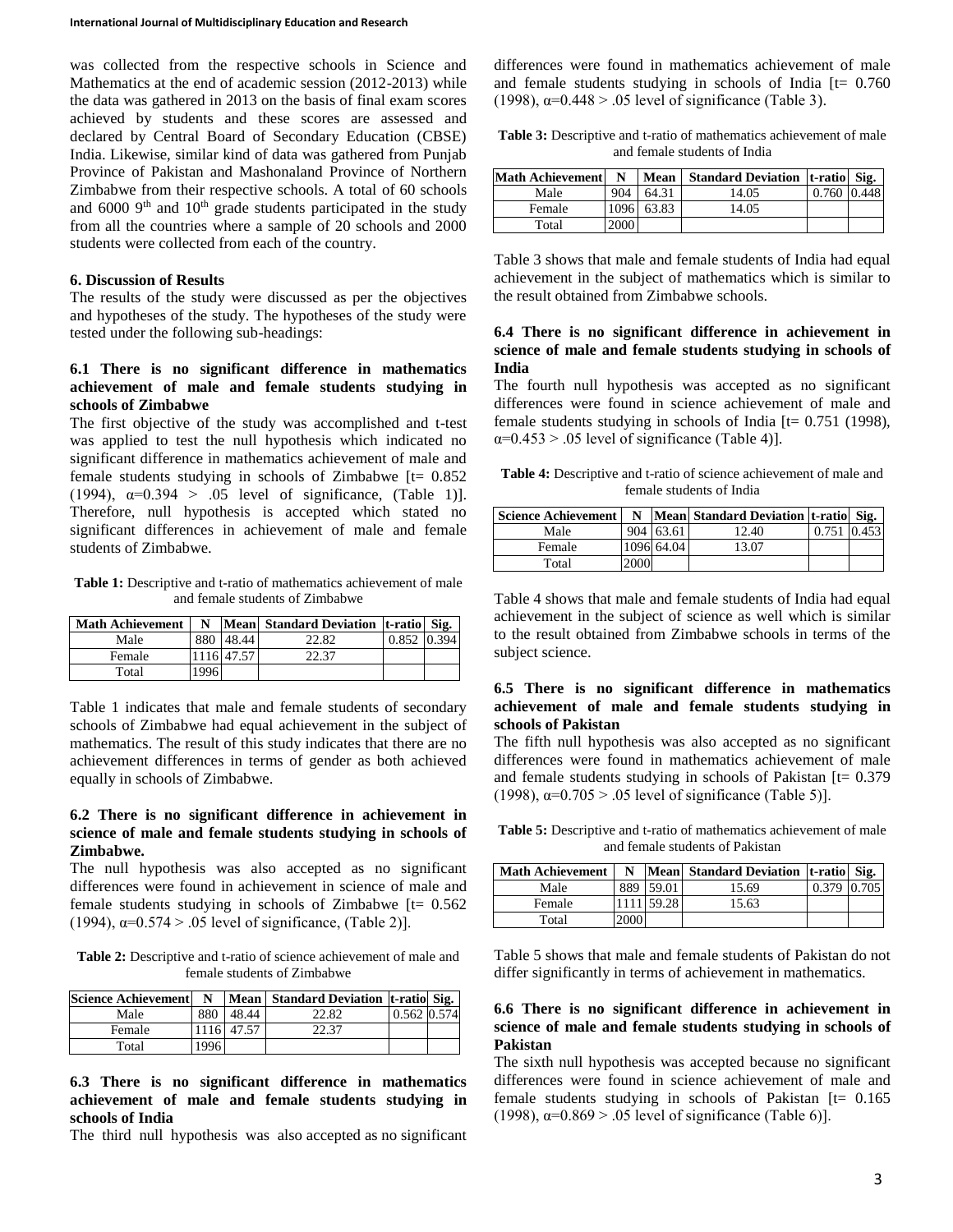**Table 6:** Descriptive and t-ratio of science achievement of male and female students of Pakistan

| <b>Science Achievement</b> |      |            | N   Mean Standard Deviation   t-ratio   Sig. |             |  |
|----------------------------|------|------------|----------------------------------------------|-------------|--|
| Male                       |      | 904 63.61  | 12.40                                        | 0.165 0.869 |  |
| Female                     |      | 1096 64.04 | 13.07                                        |             |  |
| Total                      | 2000 |            |                                              |             |  |

Table 6 shows that male and female students of Pakistan had equal achievement in the subject of science as well which is similar to the result obtained from students of Pakistan and Zimbabwe in terms of the subject science as well as in mathematics.

## **6.7 There is no significant difference in mathematics achievement of male students studying in schools of India, Pakistan and Zimbabwe**

The null hypothesis was rejected as significant differences were observed on achievement in mathematics of the male students belong to India, Pakistan and Zimbabwe [F= 178.33] ( $2/2670$ ),  $\alpha=0.00 < .05$  level of significance (Table 7)]. After post hoc analysis by Scheffe test, it was found that performance of male Indian students in mathematics was better than students of Pakistan as well as Zimbabwe while male students of Pakistan achieved more than students of Zimbabwe.

**Table 7:** Descriptive statistics and F-value of India, Pakistan and Zimbabwe on male students' mathematics achievement

| <b>Math Achievement</b> | N   |       | Mean Standard Deviation | <b>F-value Sig.</b> |  |
|-------------------------|-----|-------|-------------------------|---------------------|--|
| India                   | 904 | 64.22 | 14.30                   | 178.33              |  |
| Pakistan                | 889 | 59.01 | 15.69                   |                     |  |
| Zimbabwe                | 880 | 18.44 | 22.82                   |                     |  |
| Total                   |     |       |                         |                     |  |

## **6.8 There is no significant difference in achievement in science of male students studying in schools of India, Pakistan and Zimbabwe**

The null hypothesis was rejected as significant differences were observed on achievement in science of the students belong to India, Pakistan and Zimbabwe  $[F = 220.237 (2/2670),$  $\alpha=0.00$  < .05 level of significance (Table 8)].

**Table 8:** Descriptive statistics and F-value of India, Pakistan and Zimbabwe on male students' science achievement

| <b>Science Achievement</b> | N   |       | Mean Standard Deviation F-value Sig. |         |  |
|----------------------------|-----|-------|--------------------------------------|---------|--|
| India                      | 904 | 63.61 | 12.40                                | 220.237 |  |
| Pakistan                   | 889 | 57.39 | 14.75                                |         |  |
| Zimbabwe                   | 880 | 47.40 | 21.03                                |         |  |
| Total                      |     |       |                                      |         |  |

It was observed after post hoc analysis that Indian male students' achievement in science were better than students of Pakistan as well as Zimbabwe. Moreover, male students of Pakistan achieved more in science than students of Zimbabwe. It indicates that male students of the three countries are achieving different in mathematics and science.

## **6.9 There is no significant difference in mathematics achievement of female students studying in schools of India, Pakistan and Zimbabwe**

The null hypothesis was rejected as significant differences were observed on achievement in mathematics of the female students belong to India, Pakistan and Zimbabwe [F= 247.64

(2/3320),  $\alpha = 0.00 < .05$  level of significance (Table 9)].

**Table 9:** Descriptive statistics and F-value of India, Pakistan and Zimbabwe on female students' mathematics achievement

| <b>Math Achievement</b> | N    |            | Mean Standard Deviation | <b>F-value Sig.</b> |  |
|-------------------------|------|------------|-------------------------|---------------------|--|
| India                   |      | 1096 63.83 | 14.05                   | 247.64              |  |
| Pakistan                |      | 1111 59.28 | 15.63                   |                     |  |
| Zimbabwe                |      | 1116 47.57 | 22.37                   |                     |  |
| Total                   | 3323 |            |                         |                     |  |

Post hoc analysis reveals that Indian female students achieved better in mathematics than students of Pakistan as well as Zimbabwe. Besides, female students of Pakistan achieved more in mathematics than students of Zimbabwe, but not more than female students of India.

## **6.10 There is no significant difference in achievement in science of female students studying in schools of India, Pakistan and Zimbabwe**

The null hypothesis was rejected as significant differences were observed on achievement in mathematics of the female students belong to India, Pakistan and Zimbabwe [F= 299.78 (2/3320),  $\alpha=0.00 < .05$  level of significance (Table 10)].

**Table 10:** Descriptive statistics and F-value of India, Pakistan and Zimbabwe on female students' science achievement

| <b>Science Achievement</b> | N |            | Mean Standard Deviation F-value Sig. |        |  |
|----------------------------|---|------------|--------------------------------------|--------|--|
| India                      |   | 1096 64.04 | 13.07                                | 299.78 |  |
| Pakistan                   |   | 1111 57.51 | 15.28                                |        |  |
| Zimbabwe                   |   | 1116 46.88 | 20.61                                |        |  |
| Total                      |   |            |                                      |        |  |

Post hoc analysis reveals that Indian female students achieved better in science than students of Pakistan as well as Zimbabwe. Furthermore, female students of Pakistan achieved more in science than students of Zimbabwe, but not more than female students of India.

#### **7. Conclusion, Limitations and Suggestions**

This paper employed descriptive method to present the existing situation where achievement of secondary school students was studied in science and mathematics in terms of gender and nationality and only three countries were chosen to study the problem. More countries should be explored for studying gender differences and achievement data of the students can be retrieved from the public websites whereas for the present study, data was gathered manually because students' achievement data for the particular school especially private one is not available on the public websites. Therefore, three districts from three countries were chosen purposively while 20 schools from each country were chosen by employing random sampling technique. Future studies should be carried out on large sample by including other districts from each of the country as no significant differences were observed on students' achievement with respect to their gender which indicates interesting and good results while signifying that male and female are equal achievers both in science and mathematics which terminate gender disparity among these three countries (Lindberg, Hyde & Peterson, 2010; Quest, Mineo & Higgins, 2013; Jensen & Stanat, 2016)<sup>[4, 5, 3]</sup>. In terms of nationality, significant differences were seen on achievements of students as Indian students have achieved